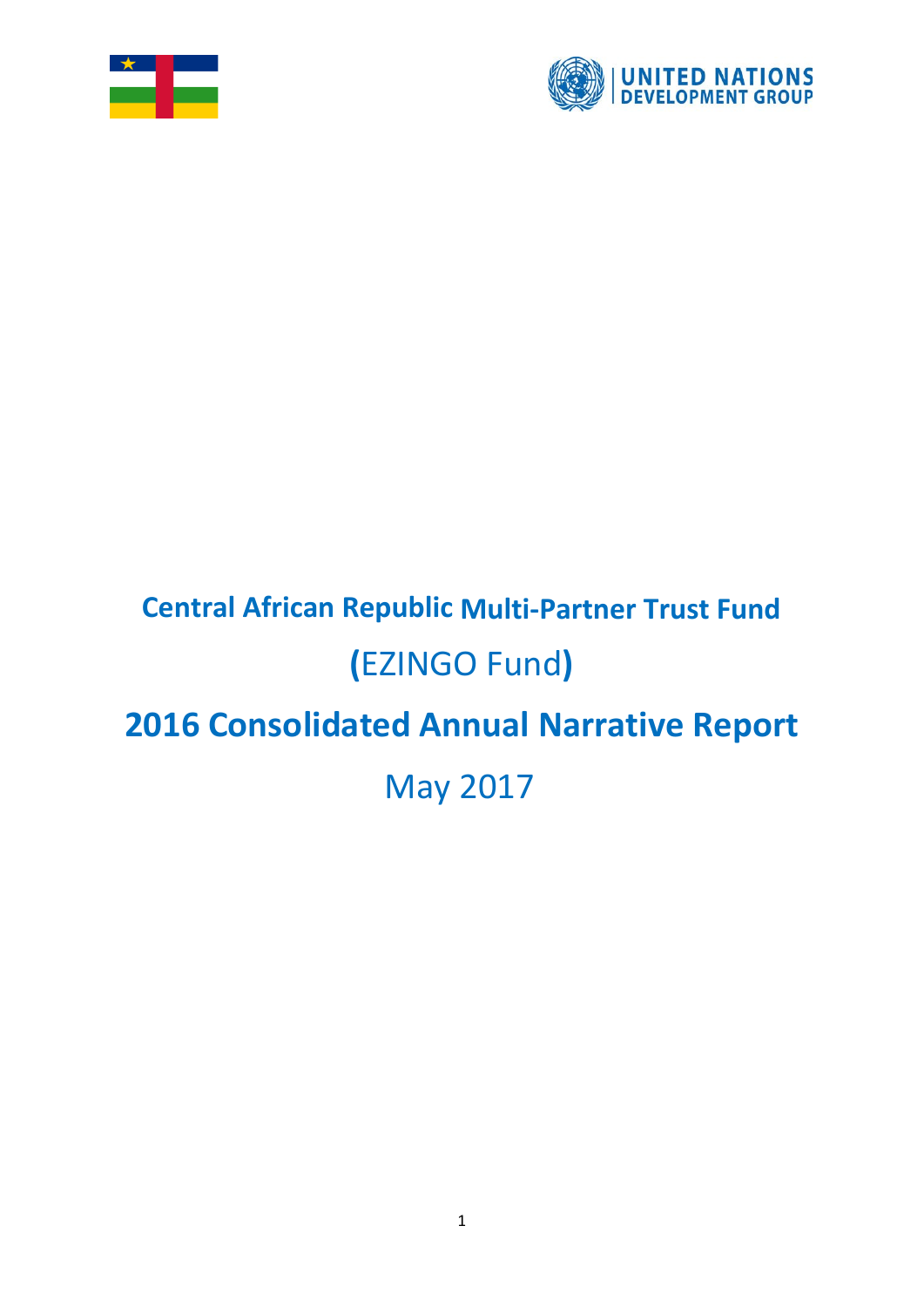



# Table des matières

| V- The technical committee for coordinating and monitoring project implementation  10 |
|---------------------------------------------------------------------------------------|
|                                                                                       |
|                                                                                       |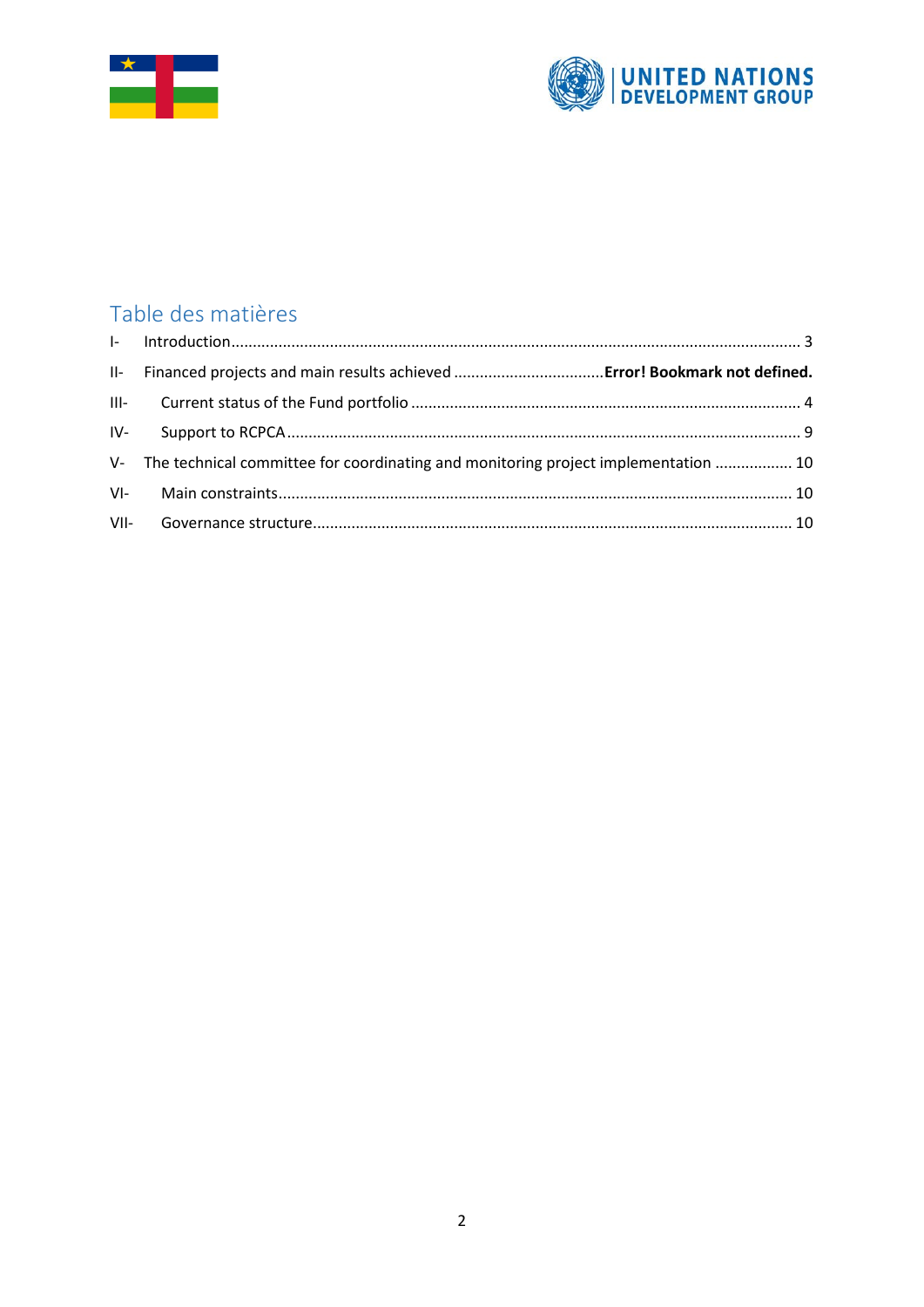



#### <span id="page-2-0"></span>I- Introduction

The long-running crisis in the Central African Republic (CAR) has been driven by several complex and interrelated root causes. These root causes include poor governance and persistent state failure, particularly in the areas of security, law and order, and justice; extremely low socioeconomic development; social fragmentation and division. It has led to further deterioration in economic and development indicators, a humanitarian crisis affecting nearly half of the population, and a political situation that remains tenuous.

However, in 2016, almost three years after the military-political crisis that affected CAR in December 2013, the country is resolutely engaged in a process of recovery and reconstruction.

In a spirit of great democratic maturity, the people of the Central African Republic went to the polls in February 2016 to choose the president who will help this country achieve its full potential to resolutely turn the page of conflicts and to embark on the path of recovery and peacebuilding.

In May 2016, the Government of the CAR decided to identify the priorities and needs for rehabilitation and peace consolidation, with the support of the European Union, the United Nations and the World Bank.

For several months, the Central African authorities worked hard to carry out the analysis and prioritization work. This work gave birth to the National Plan for Recovery and Peacebuilding for the Central African Republic (RCPCA), a clear, structured and coherent document that articulate the intervention of the Government and its partners for the next five years. The RCPCA provides for three priority themes: (i) Peace, security and reconciliation; (ii) Social Contract between the State and the population; (iii) Economic and productive sectors recovery.

The Brussels Conference, also called the Round Table of Partners of the Central African Republic, which took place in November 2016, made it possible to unveil the progress made by the country since the last elections. The international community has thus seen the determination of a whole people to turn a final page to the conflicts which have undermined its economic and social development for several years. The RCPCA was presented to the international community at the Conference which raised 2.28 billion dollars in pledge for a plan estimated at 3.1 billion.

Regarding the financing of the new plan, the Government has planned to establish a common funding platform, which will facilitate not only the coordination and monitoring of aid but also, above all, allow resources to be closely aligned with identified needs. The grants received will then be consolidated into several existing or planned multi-donor trust funds, depending on the purpose and programmatic scope of each fund. As such, the Ezingo Fund is one of the main financial instruments of the RCPCA. Following the conference, several partners had already expressed the wish to make a symbolic or initial contribution before the end of 2016.

This report focuses on the functioning of Ezingo Fund and the activities of the projects financed and implemented in 2016. It covers the period from 1 January to 31 December 2016. This consolidated report is based on the reports received from various Participating United Nations Organizations whose projects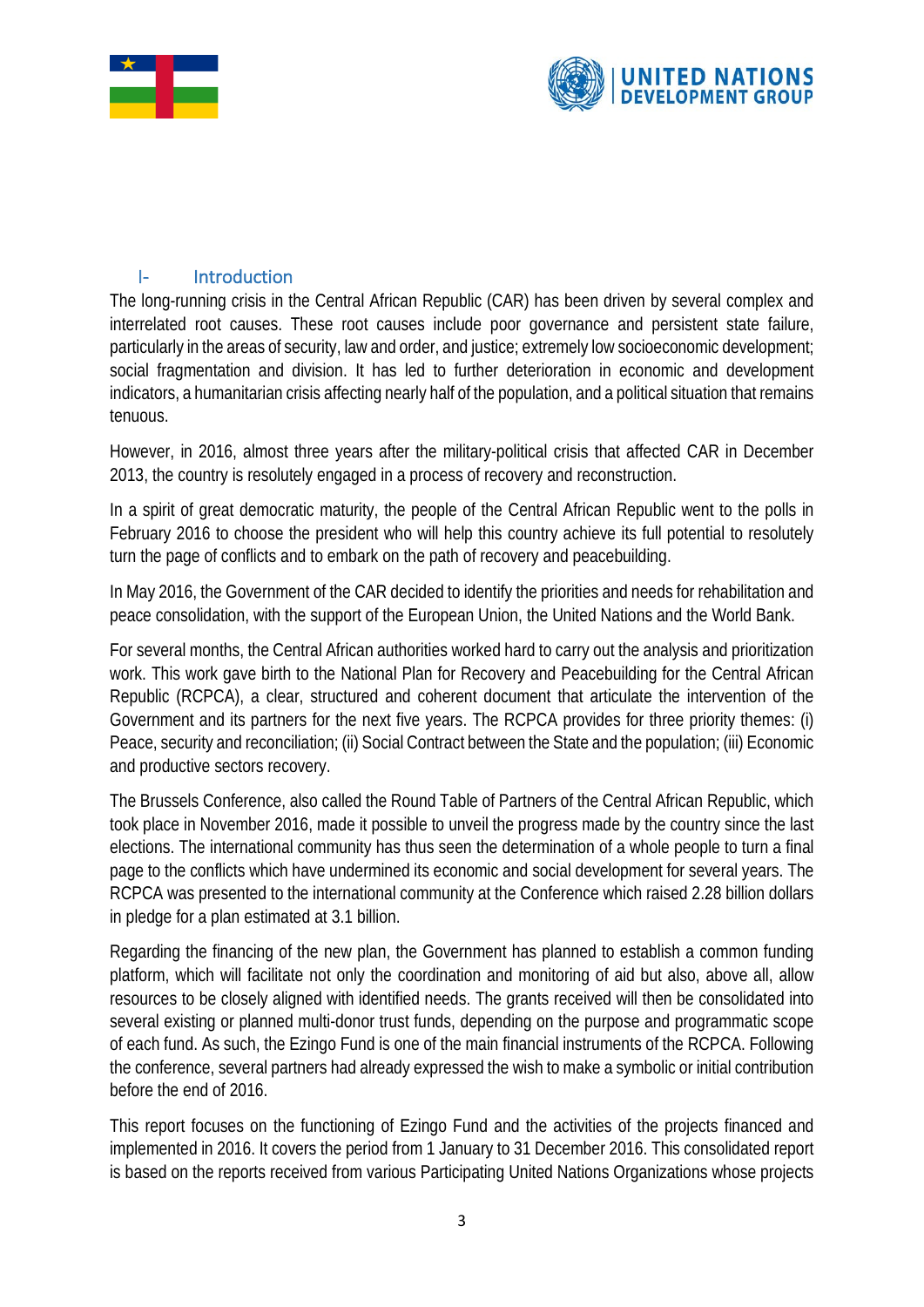



have been implemented wholly or in part during the period covered by the report and in line with the reporting requirements set out in the fund transfer Agreement.

| $N^{\circ}$ | <b>Early Recovery</b>                                                                                                                          | <b>PUNO</b>      | Approved<br>budget | <b>Status</b>                 |  |
|-------------|------------------------------------------------------------------------------------------------------------------------------------------------|------------------|--------------------|-------------------------------|--|
| 94042       | Implementation in Bangui of<br>the reference Unit and sub-<br>reference unit for the holistic<br>care of rape victims                          | <b>UNFPA</b>     | 160 500            | closed 31<br>August<br>2016   |  |
| 94042       | Implementation in Bangui of<br>the reference Unit and sub-<br>reference unit for the holistic<br>care of rape victims                          | <b>UNICEF</b>    | 53 500             | Closed 31 August<br>2016      |  |
| 94042       | Implementation in Bangui of<br>the reference Unit and sub-<br>reference unit for the holistic<br>care of rape victims                          | <b>OMS</b>       | 354 598            | Closed 31 August<br>2016      |  |
| 98383       | Support for the rehabilitation<br>of health structures in areas<br>affected by socio-political<br>conflicts in the Central<br>African Republic | <b>OMS</b>       | 1 080 165          | Ongoing                       |  |
| 98382       | Support for reducing the<br>vulnerability of adolescents<br>and young people                                                                   | <b>UNFPA</b>     | 1 069 572          | Ongoing                       |  |
| 98382       | Support for reducing the<br>vulnerability of adolescents<br>and young people                                                                   | <b>UNICEF</b>    | 503 970            | Ongoing                       |  |
|             | <b>Total Relèvement Précoce</b><br>222 305                                                                                                     | USD <sub>3</sub> |                    |                               |  |
|             | <b>State Authority and Duties</b>                                                                                                              |                  |                    |                               |  |
| 90524       | Payment to Police and<br>Gendarme                                                                                                              | Gvt of CAR       | 4 500 000          | Closed<br>30<br>March<br>2016 |  |
| 91988       | Support for the<br>rehabilitation of barracks                                                                                                  | <b>UNDP</b>      | 1 1 1 4 3 2 3      | Closed<br>31 March<br>2015    |  |
| 94467       | Fight against the violations<br>of the Human Rights - AWP                                                                                      | <b>UNDP</b>      | 2842918            | Ongoing                       |  |
| 94467       | Fight against the violations<br>of the Human Rights - AWP<br>2                                                                                 | <b>UNDP</b>      | 7 048 937          | Ongoing                       |  |

## <span id="page-3-0"></span>II- Current status of the Fund portfolio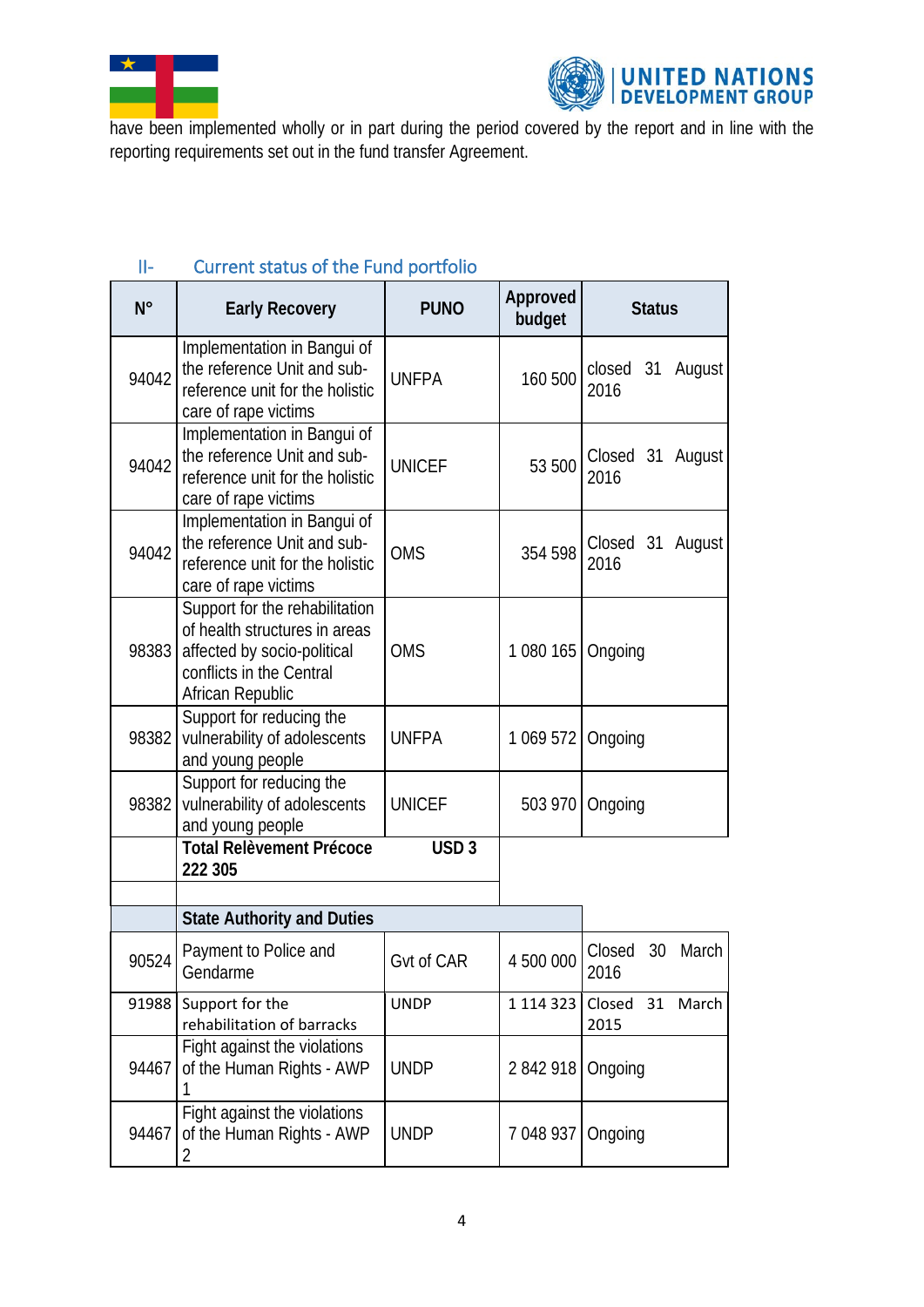| 103410 | Emergency project to<br>support Special Crimincal<br>Court | <b>UNDP</b> | 1 600 550 Ongoing |  |
|--------|------------------------------------------------------------|-------------|-------------------|--|
|        | Total Relèvement Précoce USD 17 106 728                    |             |                   |  |



Title of the Project: **Implementation in Bangui of the reference Unit and sub-reference unit for the holistic care of rape victims** 

Participating UN Organization(s): **OMS, UNFPA, UNICEF**

#### Budget: **USD 568 598**

This project closed at the end of August 2016. The aim of this project was to integrate holistic care of victims of rape in the health system in the Central African Republic and to facilitate access to care for victims of rape of any period of aggression. The project improved the lives of victims of sexual violence (GBV) through a correct management at medical, legal and psycho-social levels with the partnership of the WHO, UNICEF and UNFPA. The following results were achieved during the year 2016:

- $\triangleright$  It enabled the setting up of a protocol of victims of violence currently used in more than 117 structures and health facilities and to take care of nearly 1,200 victims.
- $\triangleright$  The effective integration of the care of victims of sexual violence in the national health system.
- $\triangleright$  The project has harmonized reference tools for the care of rape victims.

Title of the Project: **Support for the rehabilitation of health structures in areas affected by sociopolitical conflicts in the Central African Republic**

Participating UN Organization(s): **OMS**

Budget: **USD 1,080,165**

Faced with the deterioration of sanitary infrastructure combined with operational difficulties, access to health care has been very limited in the prefectures of Ouaka and Basse Kotto. This project planned to rehabilitate a total of 14 sanitary structures in the prefectures of Ouaka and Basse Kotto and a health facility in Bangui, namely the National Center for the Management of Cases of Sickle Cell Disease. The project has two specific outcomes:

- **To ensure the effective and rapid treatment of common diseases, rape, acute malnutrition and blood transfusion in targeted areas by the end of the project;**
	- a. Main results achieved in 2016 include:
		- i. Rehabilitation of 15 health facilities including the center for the management of sickle-cell anemia through the rehabilitation of buildings and equipment in furniture and medical devices;
		- ii. Support to the provision of planned activity packages including case management, referral system in health facilities and blood transfusion;
- **A system of early warning and control of epidemics in these areas exists and is operational by the end of the project**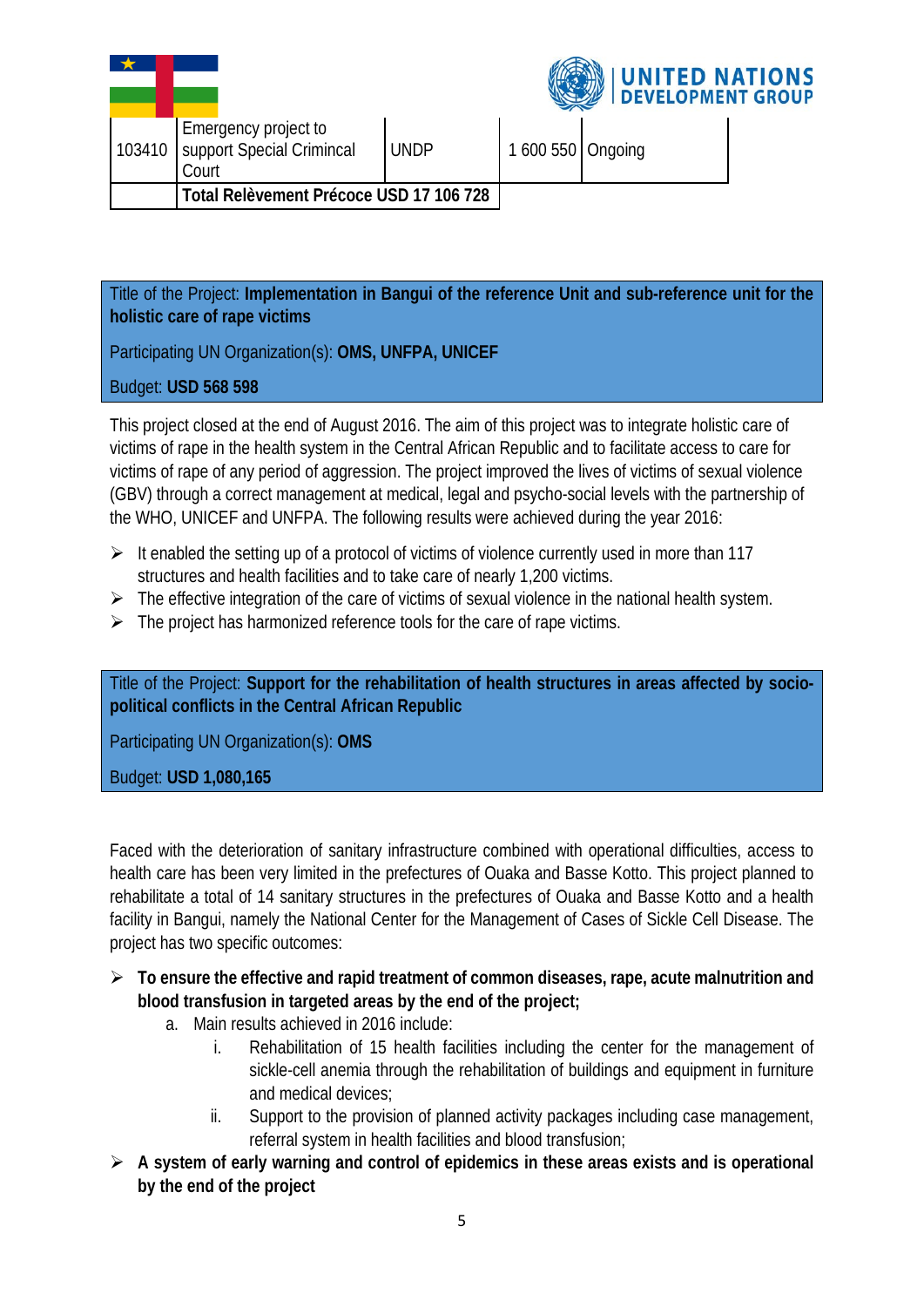



- a. Main results achieved in 2016 include:
	- i. Training / Recycling focal points for epidemiological surveillance;
	- ii. Operationalization of the early warning system in health facilities and sites of displaced persons in 2 prefectures;
	- iii. Provision of emergency contingency stocks and for current epidemics.

The health system in the prefectures of Ouaka and Basse Kotto has been very weakened by the various crises, this project has contributed significantly to maintain the targeted health facilities. However, the rehabilitation and control aspects of the materials and equipment were underestimated in particular in relation to the state of the too advanced degradation of most sanitary structures where the repair of the buildings most often requires the construction rather than rehabilitation.

Title of the Project: **Support for reducing the vulnerability of adolescents and young people in Boda, Yaloke, Sibut, Mbres, Grimari, Kouango and Bambari**

Participating UN Organization(s): **UNFPA, UNICEF**

#### Budget: **USD 1,573,542**

The project aims to contribute to the transformation of Central African youth (girls and boys) who are destabilized both as a leverage for local development and as a vehicle for social cohesion and peacebuilding.

The Project effectively started on 2 February 2016 responded to a real expectation of the Central African Youth due to the crises that the country has experienced. To date, the rate of financial execution is 80% despite the difficulties that the country is going through. The project contributes to the promotion of the rights of adolescents and young people in sexual and reproductive health, education, peace, social cohesion and sustainable development.

#### *Among its achievements in 2016:*

- $\triangleright$  Implementation of the "National Participatory Analysis of the Needs and Aspirations of Adolescents and Young People aged 10 to 35 in the fields of Health, Education, Peace, Employment and Vocational Training, Connectivity, Sports and Leisure ". The national analysis of needs and aspirations has been completed. The results of the analysis were validated by the National Scientific Committee.
- $\triangleright$  Adolescent and Youth Talents for peace and health initiative: the implementation of this activity made it possible to achieve the following results:
	- o 157,000 adolescents and young people, including 62,202 adolescent girls, had accurate information on SR, HIV, peace and social cohesion
	- o 13587 have done their test of which 7 563 young of whom 4436 girls are recovered their result. Young people screened positive were referred to care structures 987 adolescents and young artists, draughtsmen, painters, slammers, theatre actors produced works on peace and health
	- o 48 works on peace, reproductive health and HIV (12 in modern music, 12 in traditional music, 8 sketches, 8 drawings, 8 poems) were produced by the 987-young people. The musical and theatrical works are broadcast on radio stations.
- $\triangleright$  Services on Sexual Health and Reproduction were offered in 17 health facilities.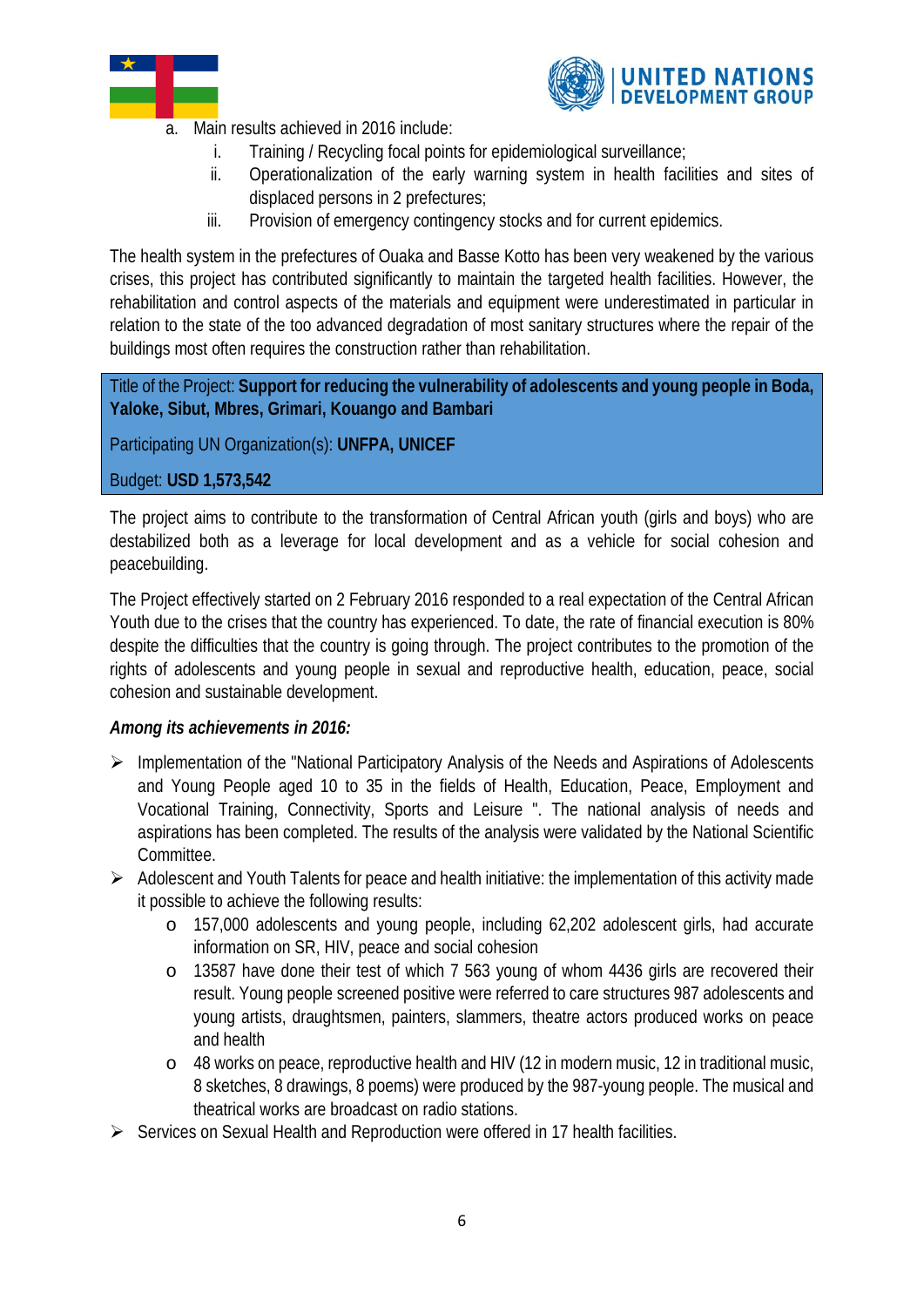



Title of the Project: **Payment to Police and Gendarmerie (Closed August 2016)**

Participating UN Organization(s): **UNDP**

#### Budget: **USD 4 500 000**

The project aimed to provide urgent assistance to the Government of the Central African Republic for the restoration of the essential functions of the police and gendarmerie in parallel with payments by the World Bank for the salaries of civil servants of the State.

In 2016, the project was extended without costs, essentially relating to the component on *risks associated with compliance with the Secretary General's human rights due diligence policy* (HRDDP). Through this component, the project was able to achieve the following results:

- $\triangleright$  The assessment of the security sector's record on the violation of human rights,
- $\triangleright$  The strengthening of civil society monitoring capacities on respect for human rights and the reconstitution of police and gendarmerie databases, with reinforcement of the control over the presence of personnel in their units.

Title of the Project: **Joint project to support the fight against the violations of the Human Rights and for the revival of the Judicial System in CAR**

Participating UN Organization(s): **PNUD, MINUSCA, UN Women**

Budget: **USD 9,891,856**

The main objective of the Joint Project is to contribute to the restoration of the rule of law and social cohesion and to support the process of national reconciliation with a view to building lasting peace in the Central African Republic.

- **In the field of Justice**, important results have been achieved in the fight against impunity with the organization of the second Assises session since the outbreak of the 2013 crisis, the production of a first draft of Mapping of serious violations of human rights and the finalization of the Special Criminal Court project document. In terms of access to justice, 2016 saw the organization of the first forensic audiences since 2013 and the launch of the first legal aid offices. Finally, the capacity of the justice sector has been developed: the restoration of several judicial and penitentiary infrastructures was carried out, while the training of officials of the Justice sector was strengthened. As a result, the mechanisms and tools to enhance the quality and effectiveness of judicial and legal proceedings have been produced. Finally, the tools to measure the justice services offered to the population have been implemented, notably with the launch of the judicial database and perception studies.
- **In the area of capacity building**, various actions were carried out by the Project Team and its partners. Judicial and penitentiary infrastructures have received sustained attention: the site prepared for the rehabilitation of the Bossembele Prison has been officially handed over to the construction companies selected for more or less complete works. As for the rehabilitation site at the Bria court, after the site was handed over on 17 and 18 November, the security situation deteriorated and a crisis erupted on 21 November, leading to the non-start-up of the works. The jurisdictions of Bangui and the regions of Bria, Boda, Bouar and Bossangoa were equipped with office furniture and computer equipment.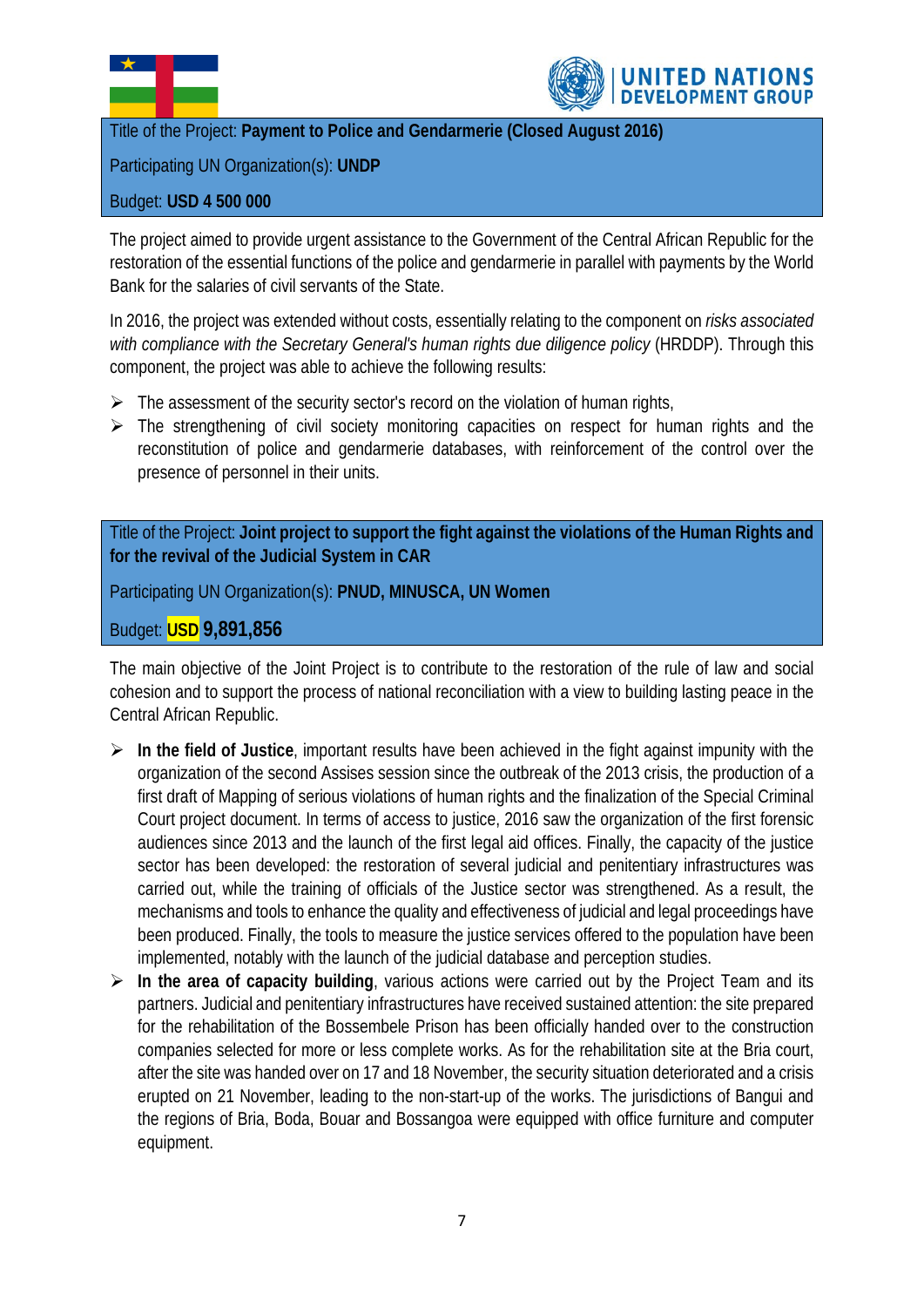



 **In the field of security**, the project has provided important support both for their internal organization and for the service they provide to the population. In terms of internal capacity building, identification operations in Bangui and all functional units throughout the country have resulted in the identification of 1,976 police officers and 1471 police officers, including 823 in the provinces. These operations included inspections which brought back more than 150 elements to join their units voluntarily and more than 20 after sanctions against them. A work to record and reconstruct the files of the identified personnel is under way and will ultimately improve the police and gendarmerie's workforce so that they can be organized and redeployed efficiently throughout the country. This redeployment is accompanied by the purchase of new uniforms whose project has prepared the acquisition procedures as well as the legal basis for new colors that make it possible to identify the policemen and gendarmes of the FACA and the armed groups. Several buildings have also been rehabilitated and equipped to improve working conditions and provide the necessary means for the return of internal security forces to their respective units.

The project provided significant support at the strategic level for security sector reform. To this end, training in the strategic and operational planning of 30 senior officials from the Ministry of the Interior, Security and Territorial Administration, the Police and the Gendarmerie enabled them to acquire the necessary capacities to analyze, Evaluate and plan activities and implement action plans. These managers then participated in the development and validation of the police and gendarmerie development plan, which allows them to have a global vision of the next steps to develop their institutional capacities and prepare SSR.

#### **With regard to the care, accompaniment and access to justice of the victims and survivors of SGBV, progress has been made.**

The implementation of the "Joint Unit for Rapid Intervention and Repression of Gender-Based Violence" (UNMIR) was initiated and continued during the year. The administrative and legal bases and the operationalization were put in place. The project's advocacy and technical support activities with the various partners resulted in the following achievements: (i) A room to house the Unit is obtained (see Memorandum from the Directorate of the National Gendarmerie); (ii) The rehabilitation of the affected area is underway and is expected is operational by the end of December 2016; (iii) The building will be secured, the serenity of the investigations assured and the risk of stigmatization reduced.

A mechanism for coordination of support and consultation for the operationalization of the Unit is set up, with missions and responsibilities disseminated to the various stakeholders. In terms of rules and procedures, emphasis has been placed on the development of two management manuals to guide and ensure coherence in the conduct of police investigations of sex and gender-based offenses.

During the year, the implementation of the Project went through various constraints, the most important of which were the security situation in the capital Bangui and the Regions, as already mentioned in the context. The courage and perseverance of the Project teams allowed us to take advantage of the calm moments to carry out certain activities such as the Boda and Bria public hearings, the rehabilitation of the headquarters of the Bria High Court and the activities Sensitization on the SGBV in Bangui, Bimbo, Mbaïki and Boali.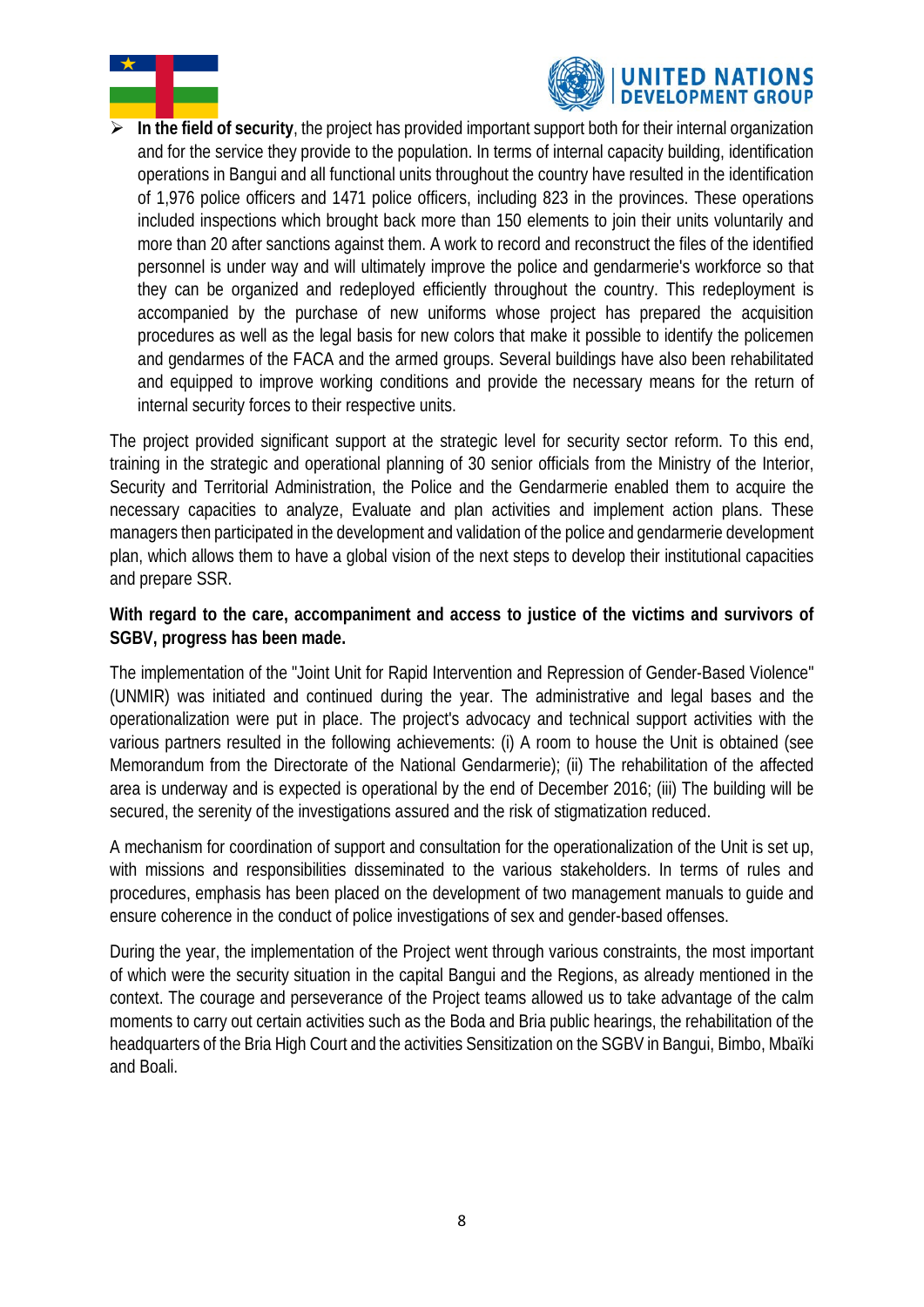



#### Title of the Project: **Emergency project to support Special criminal court (SCC)**

Participating UN Organization(s): **UNDP**

#### Budget: **USD 1 600 550**

This project was approved in November 2016. Its general objective is to contribute to the restoration of Rule of Law and social cohesion and support the national reconciliation process towards a durable peace.

The project specific objectives include:

- $\triangleright$  The investigation of grave human rights violations by ensuring the organization of fair trials;
- $\triangleright$  The operation of the SCC and the management of its staff are efficient and rigorous;
- $\triangleright$  The SCC actively interacts with the population, ensures the effective participation of victims and witnesses in the judicial process and contributes to building trust in state institutions, SPC develops national capacity for the rule of law, Transitional justice process, o peacebuilding and democratic transition.

#### <span id="page-8-0"></span>III- Support to RCPCA

The role of the fund in the new context of the RCPCA opens doors to more opportunities for resource mobilization.

The financing architecture of the RCPCA provides that the Ezingo Fund is part of a set of financial instruments all under the authority of a Steering Committee co-chaired by the Government and an international partner.

Administered by the United Nations Multi-Partner Fund Office, the Ezingo Fund is under the responsibility of a Steering committee co-chaired by the Minister of Economy, Planning and Cooperation and the Resident Coordinator of the United Nations. Flexible, the fund plans to adapt to the national context by defining two program phases: an "emergency-transition" phase and a "post-electoral" phase. It proposes two operational windows (a UN window that channels funds to UN agencies that are signatories to the MOU and a national window for direct budget support with direct transfer to the Treasury) to channel assistance for the new recovery peace consolidation plan in the CAR.

The programmatic scope of the Ezingo Fund covers the three pillars of the national plan, including peace and security; Basic social services and economic recovery, while guaranteeing aid effectiveness, national ownership and transparency.

The Joint Steering Committee of the RCPCA is responsible for all funds in the RCPCA funding architecture. Within the framework of this responsibility, it makes informed decisions to direct resources towards the most appropriate financing instrument. This committee is responsible, inter alia, for ensuring the coherence of the interventions financed through the various mechanisms and ensuring their complementarity in the implementation of the RCPCA.